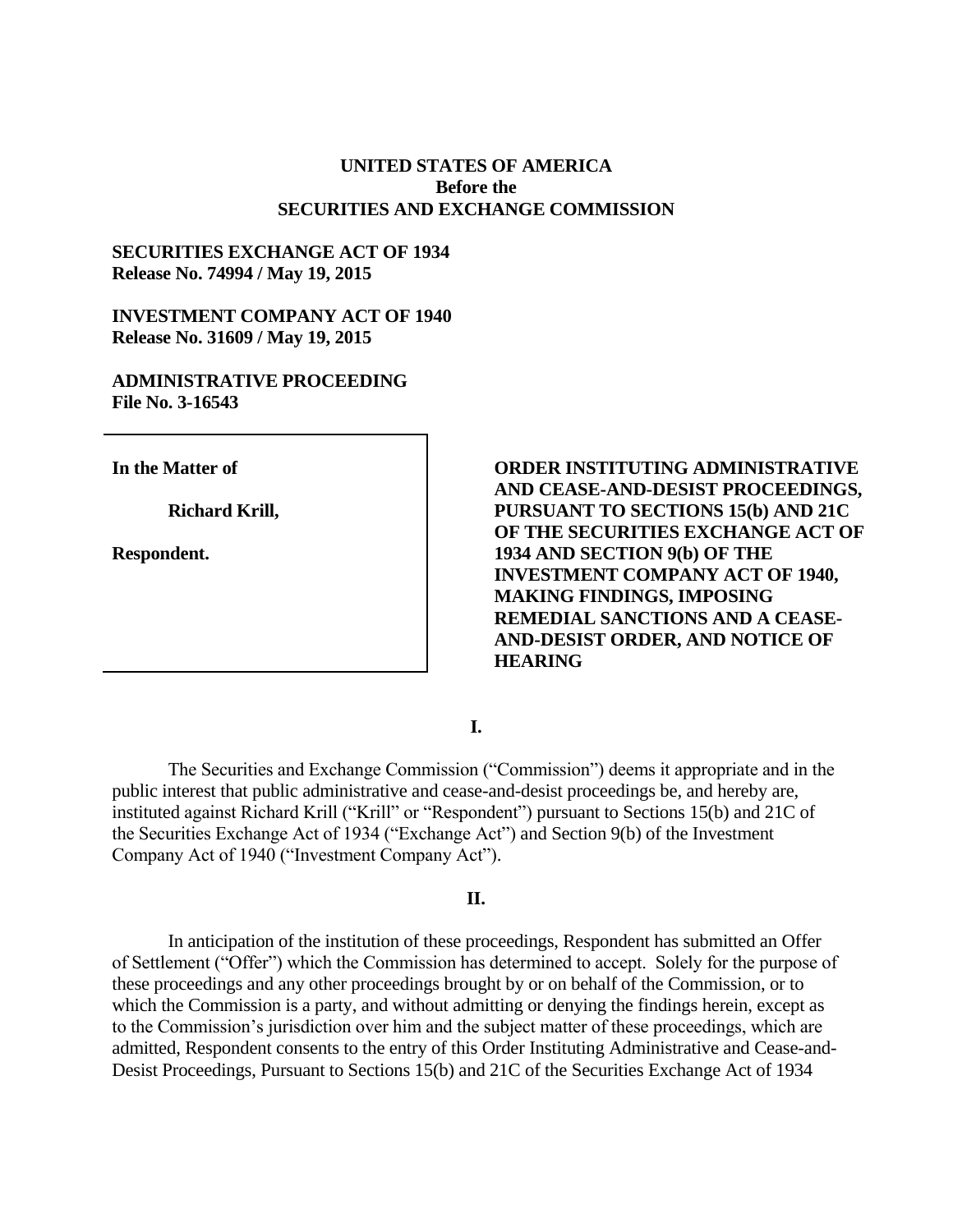and Section 9(b) of the Investment Company Act of 1940, Making Findings, Imposing Remedial Sanctions and a Cease-and-Desist Order, and Notice of Hearing, as set forth below.

### **III.**

The Commission's public official files disclose that, at all relevant times, Lighthouse Financial Group, LLC ("Lighthouse" or "the firm") was registered with the Commission as a broker-dealer.

#### **IV.**

On the basis of this Order and Respondent's Offer, the Commission finds<sup>1</sup> that:

#### **SUMMARY**

1. These proceedings arise out of materially inaccurate financial statements filed with the Commission by a former registered broker-dealer, Lighthouse. In preparing Lighthouse's financial statements for the year ended December 31, 2009 and calculating Lighthouse's net capital as of that date, Respondent Krill, Lighthouse's Financial and Operations Principal ("FinOp"), made several errors that caused the firm's reported net capital to be overstated by nearly \$5 million, or approximately 350%. These errors were the result of Krill's failure to exercise due care. Specifically, the financial statements were materially inaccurate in that they overstated the firm's assets, because its securities inventory as recorded in its financial statements was based on erroneous and inflated figures for the size of its positions in certain securities, and understated the firm's liabilities by omitting its liabilities to one of the broker-dealers through which it engaged in proprietary trading.

#### **RESPONDENT**

2. **Richard Krill**, age 57, of Whitehouse Station, New Jersey, was the FinOp and CFO of Lighthouse from November 2007 to August 2010. At all relevant times and currently, Krill has held a Series 27 license.

### **OTHER RELEVANT ENTITY**

3. **Lighthouse** was registered with the Commission as a broker-dealer from August 2, 2000 until October 23, 2010. In December 2010, Lighthouse filed a petition for liquidation under the U.S. Bankruptcy Code. At all relevant times, Lighthouse's principal place of business was New York, New York. During the relevant period Lighthouse acted as an introducing broker for retail and institutional customers, engaged in proprietary trading and market-making, and acted as

 $\frac{1}{1}$ The findings herein are made pursuant to Respondent's Offer of Settlement and are not binding on any other person or entity in this or any other proceeding.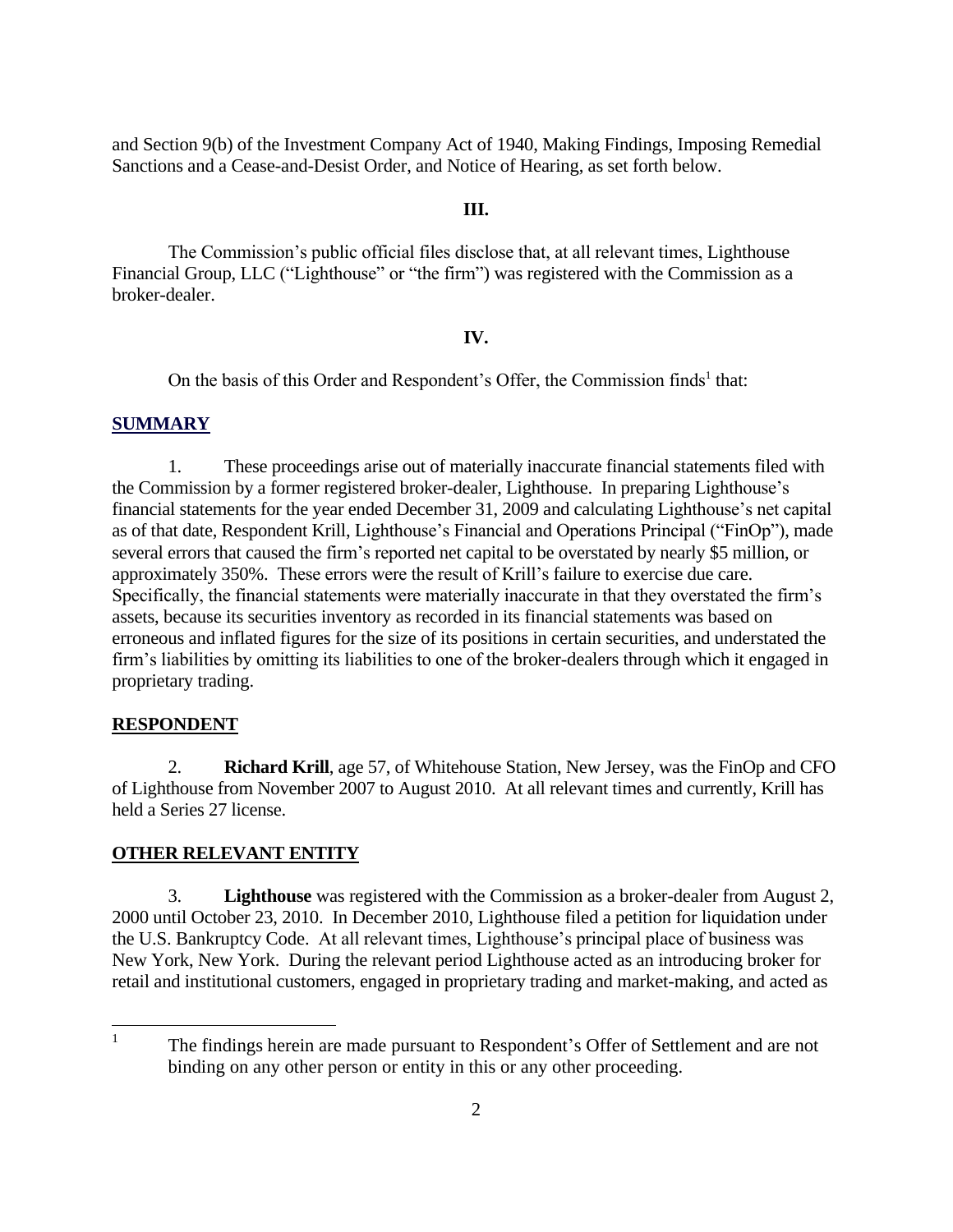an underwriter or placement agent for equity and bond issuances. Lighthouse had clearing arrangements with several clearing brokers, including Penson Financial Services, Inc. ("Penson"), which at all relevant times was a registered broker-dealer with its principal place of business in Dallas, Texas.

# **LIGHTHOUSE'S MATERIALLY MISLEADING FINANCIAL REPORTS**

# *Background*

4. Beginning in November 2007, Krill served as Lighthouse's FinOp and CFO and was responsible for preparing and filing Lighthouse's financial and operational information on Form X-17A-5 (Financial and Operational Combined Uniform Single Reports ("FOCUS reports")) and its annual audited financial statements. FOCUS reports and the annual audited reports contain, among other things, the broker-dealer's financial statements and a computation of its net capital.

5. Section 15(c)(3) of the Exchange Act [15 U.S.C. § 78o(c)(3)] and Rule 15c3-1 thereunder [17 CFR 240.15c3-1] require that broker-dealers generally effecting transactions in securities "at all times have and maintain net capital." The rule is designed to require a brokerdealer to maintain sufficient liquid assets to meet all obligations to customers and counterparties and have adequate additional resources to wind down its business in an orderly manner without the need for a formal proceeding if the firm fails financially. The net capital rule requires different minimum amounts of net capital based on the nature of a firm's business and the method a firm uses in computing its net capital.

6. To compute its net capital for purposes of Rule 15c3-1, a broker-dealer first calculates its net worth, computed in accordance with generally accepted accounting principles, deducts the value of certain illiquid assets, and then adds back certain qualifying subordinated loans. The final step is to deduct certain specified percentages, or haircuts, from the market value of the securities or other inventory it holds in its proprietary accounts. Rule 15c3-1 prescribes differing haircut amounts for a variety of classes of securities and other allowable assets.

7. Section 17(e) of the Exchange Act [15 U.S.C. § 78q(e)] and Rule 17a-5 thereunder [17 CFR 240.17a-5] require registered broker-dealers to file with the Commission annual audited reports containing, among other things, the broker-dealer's financial statements for the fiscal year, a calculation of its net capital at fiscal year-end, and a report of an independent auditor on the financial statements.

8. On February 24, 2010, Lighthouse filed an amended FOCUS report for the period ended December 31, 2009 ("December 09 FOCUS report"). On February 28, 2010, Lighthouse filed its audited annual report ("2009 Annual Audited Report"), which contained Lighthouse's financial statements for the year ended December 31, 2009. The 2009 Annual Audited Report also contained Krill's affirmation that, to the best of his knowledge and belief, the accompanying financial statements were true and correct.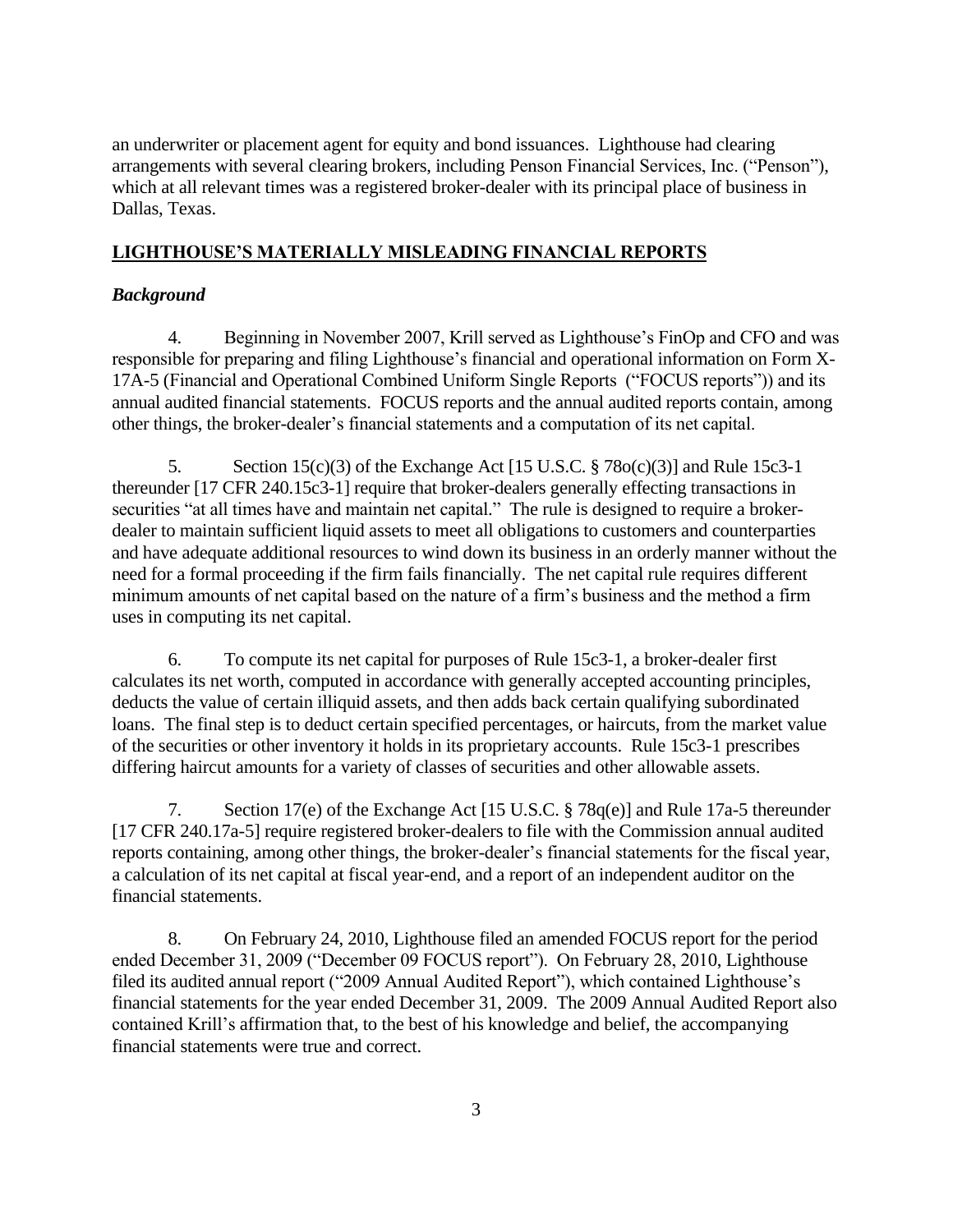9. The financial statements contained in both the December 09 FOCUS report and the 2009 Annual Audited Report (collectively, "December 09 Filings") included the same misstated figures for Lighthouse's assets, liabilities, and haircut deductions and overstated the firm's net capital by approximately \$4.9 million, or approximately 350%. The overstatement of Lighthouse's net capital in the December 09 Filings was primarily attributable to the following errors by Krill:

- a. First, Krill overstated the value of Lighthouse's assets by incorrectly including approximately \$2,052,257 in long securities positions in the firm's proprietary accounts at Penson,<sup>2</sup> and
- b. Second, Krill understated Lighthouse's liabilities by omitting approximately \$2.3 million owed to Penson.<sup>3</sup>

10. Krill also erred in calculating the haircuts applicable to Lighthouse's assets by using an incorrect formula for the haircut on the firm's equity holdings and failing to take the correct haircuts on certain of the firm's holdings, most significantly its holdings of foreign currency and foreign-denominated securities. These errors resulted in the application of understated haircuts to the firm's overstated assets and thus further inflated the firm's reported net capital.

# *Errors that Led to Krill's Overstatement of the Firm's Long Securities Positions and Understatement of its Liabilities to Penson*

11. Krill's overstatement of the total market value of Lighthouse's long securities positions in its accounts at Penson was the result of his use of erroneous – and overstated – numbers of shares of fifteen securities held in five accounts. Krill calculated the total market value of Lighthouse's inventory in those accounts to be \$3,489,971, whereas based on the actual size of the positions as shown in Penson's records, the total market value of Lighthouse's inventory in its Penson accounts was only \$1,437,714. Krill thus overstated the value of Lighthouse's long securities positions by approximately \$2,052,257. Krill took no steps to verify the accuracy of the share quantities he was using.

12. The December 09 Filings also understated, by approximately \$2.3 million, Lighthouse's payables to brokers as a result of Krill's failure to include negative balances in a Lighthouse account at Penson. The account, named "Lighthouse Financial Group F/X Account" ("F/X account"), was one of several Lighthouse accounts at Penson that were used to hold deposits,

 $\frac{1}{2}$ The \$2,052,257 figure also takes into account a \$251,317 understatement of the firm's long securities position that resulted from Krill's failure to include any of the inventory in one of the firm's proprietary accounts.

<sup>3</sup> In addition to the amounts due to Penson discussed at paragraphs 11-16 below, this figure includes a \$113,002 understatement of Lighthouse's exposure on short positions in Penson accounts.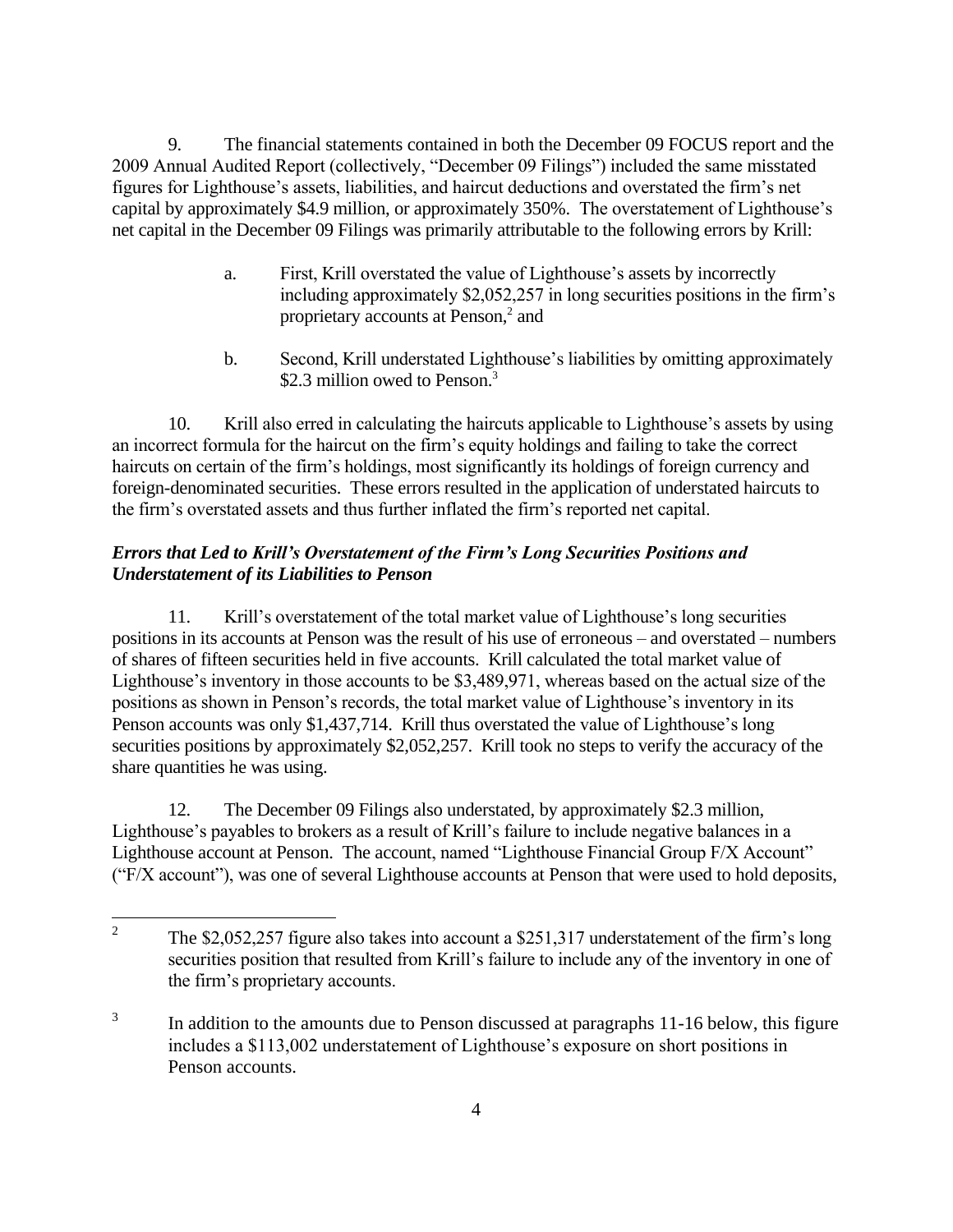resolve failed settlement transactions, and pay clearing balances. Positive balances in those accounts represented amounts *due from* Penson to Lighthouse while negative balances represented amounts *due to* Penson from Lighthouse.

13. The balances in the F/X account and other accounts described above appeared on a variety of Penson reports, including reports available through Penson's website. For the amounts due to and from Penson on December 31, 2009, Krill relied on a report titled "balances" that he obtained from Penson's website. That report ("Penson balances report") showed only positive trade date balances, *i.e.* amounts *due from* Penson to Lighthouse. For the F/X account, the Penson balances report showed positive trade date balances, totaling \$2,284,644, associated with five currencies (the Danish Krone, the Euro, the Malaysian Ringgit, the Thai Baht, and the U.S. Dollar).

14. Krill knew or should have known that the Penson balances report omitted negative trade date balances – amounts due to Penson from Lighthouse – because the report on its face contained several indications that it did not reflect all of Lighthouse's balances. First, the Penson balances report included a "Total Account Value" for the F/X account of negative \$29,840. The negative \$29,840 Total Account Value was the net value of the account, meaning that there were negative balances in the account that exceeded the total amount of the positive balances in the account by that amount. Specifically, the existence of a negative figure in the Total Account Value column for the F/X account indicated that in addition to the positive balances, there were negative balances in the account, *i.e.* monies due to Penson from Lighthouse totaling approximately \$2.3 million.

15. Second, the Penson balances report also showed the criteria by which it was generated. Those criteria included the account type, date, and "Amount." The entry for "Amount" was " $\rangle = 0.00$ ," *i.e.* greater than zero. The Amount criteria thus showed that the inquiry used to generate the report was set to identify only those accounts which had trade date balances greater than zero, that is, amounts *due from* Penson to Lighthouse as of December 31, 2009. As a result of the greater-than-zero criteria, the inquiry excluded amounts *due to* Penson from Lighthouse on that date, *i.e.* Lighthouse liabilities.

16. Third, some of the securities Krill included in his erroneous calculation of the value of Lighthouse's long securities positions traded in currencies that did not appear on the Penson balances report (*e.g.* the British Pound, the Japanese Yen, and the Indonesian Rupiah). This discrepancy should have alerted Krill to the possibility that Lighthouse's F/X account might have balances in currencies that were not reflected on the Penson balances report he relied upon.

#### *Krill's Errors in the Haircut Calculations*

17. Krill also made several errors in calculating the required haircut deductions for certain of the holdings in Lighthouse's proprietary accounts that he included in the firm's assets. These errors resulted in the application of understated haircuts to the firm's overstated assets and thus further inflated the firm's net capital reported in the December 09 Filings.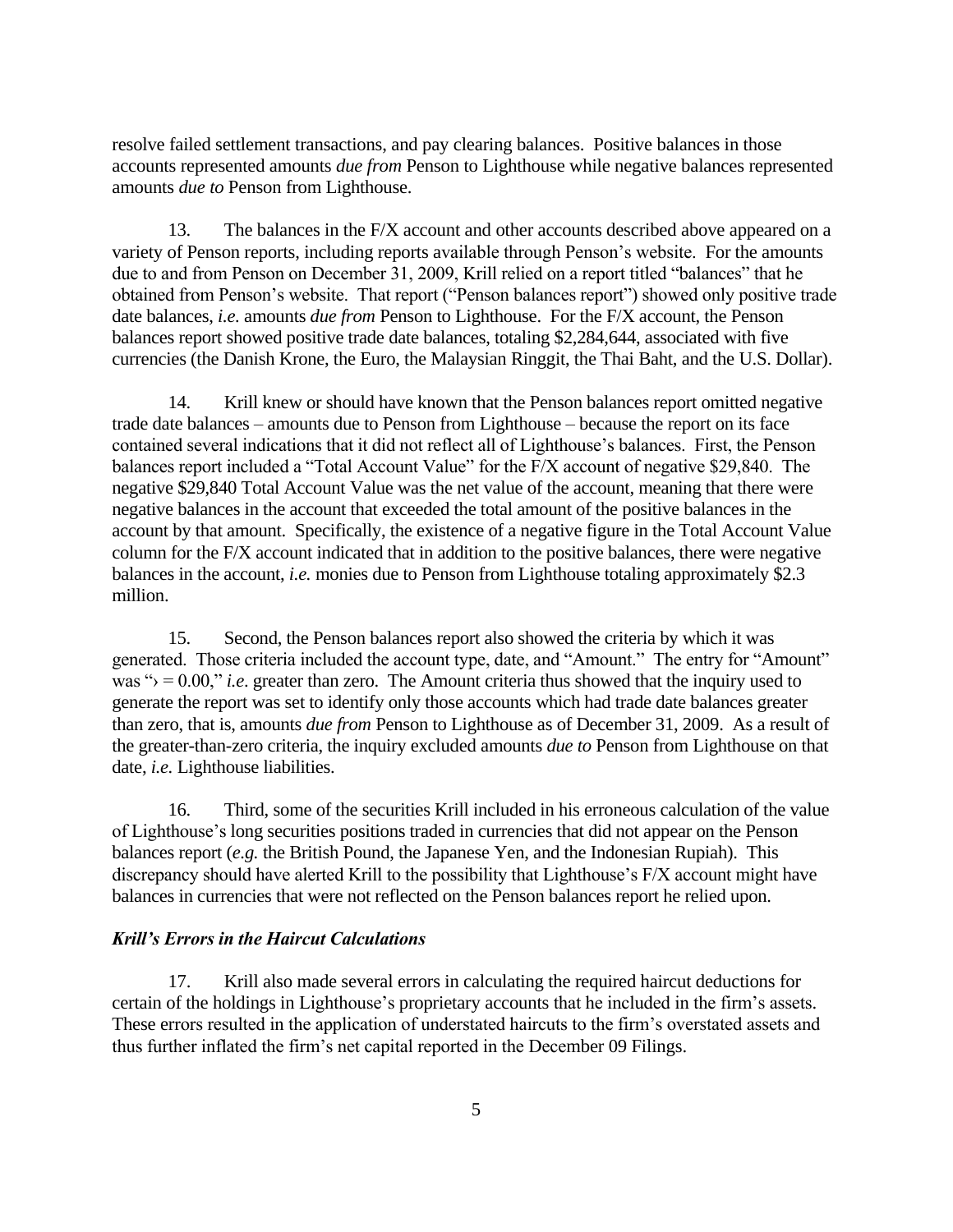18. First, Krill erroneously calculated the haircut on Lighthouse's equity positions. Under the net capital rule, the haircut on equities for a broker-dealer such as Lighthouse is a function of the greater and lesser of the market value of the broker-dealer's long and short positions in equities.<sup>4</sup> Krill calculated the total market value of Lighthouse's long equity positions to be \$4,184,057 and the total market value of its short equity positions to be \$1,672,544. Krill's worksheet shows that he incorrectly used the lesser market value in a portion of the calculation where he should have used the greater market value. As a result of this error, the haircut on Lighthouse's reported (and overstated) equities holdings was less than half of what it should have been.

19. Second, Krill failed to take required haircuts on Lighthouse's holdings in foreigndenominated securities and foreign currencies, among other assets, because he failed to apply the additional haircut applicable to foreign-denominated securities and failed to take any haircut at all on the firm's holdings of foreign currencies.<sup>5</sup>

20. Krill knew or should have known that foreign-denominated securities and foreign currencies were among the assets he included when calculating Lighthouse's reported net capital. The Penson balances report showed that some of the amounts Lighthouse was owed by Penson were in specified foreign currencies, and Krill knew or should have known that those balances were

In the case of all securities or evidences of indebtedness, except those described in Appendix A, § 240.15c3-1a, which are not included in any of the percentage categories enumerated in paragraphs  $(c)(2)(vi)(A)$  through  $(H)$  of this section or paragraph  $(c)(2)(vi)(K)(ii)$  of this section, the deduction shall be 15 percent of the market value of the greater of the long or short positions and to the extent the market value of the lesser of the long or short positions exceeds 25 percent of the market value of the greater of the long or short positions, the percentage deduction on such excess shall be 15 percent of the market value of such excess.

5 Lighthouse was required to take a haircut of 6% of the U.S dollar equivalent of its holdings of the five major world currencies, including Euros. In addition, it was required to take a 20% haircut on the U.S dollar equivalent of its holdings of other currencies. *See* FINRA Interpretations of Financial and Operational Rules, Rule 15c3-1(c)(2)(vi)/(08), FINRA Regulatory Notice 13-44 (publishing a staff interpretation). The firm was also required to take haircuts (in addition to the required haircut for all equities) of the same percentages on its holdings of securities that traded in foreign currency. FINRA Interpretations of Financial and Operational Rules, Rule 15c3-1(c)(2)(vi)/(9), FINRA Regulatory Notice 13- 44 (publishing a staff interpretation).

 $\frac{1}{4}$ Section  $15(c)(3)$  of the Exchange Act [15 U.S.C.  $\S 78o(c)(3)$ ] and Rule  $15c3-1(2)(vi)(J)$ thereunder  $[17 \text{ CFR } 240.15c3 - 1(2)(vi)(J)]$  provide: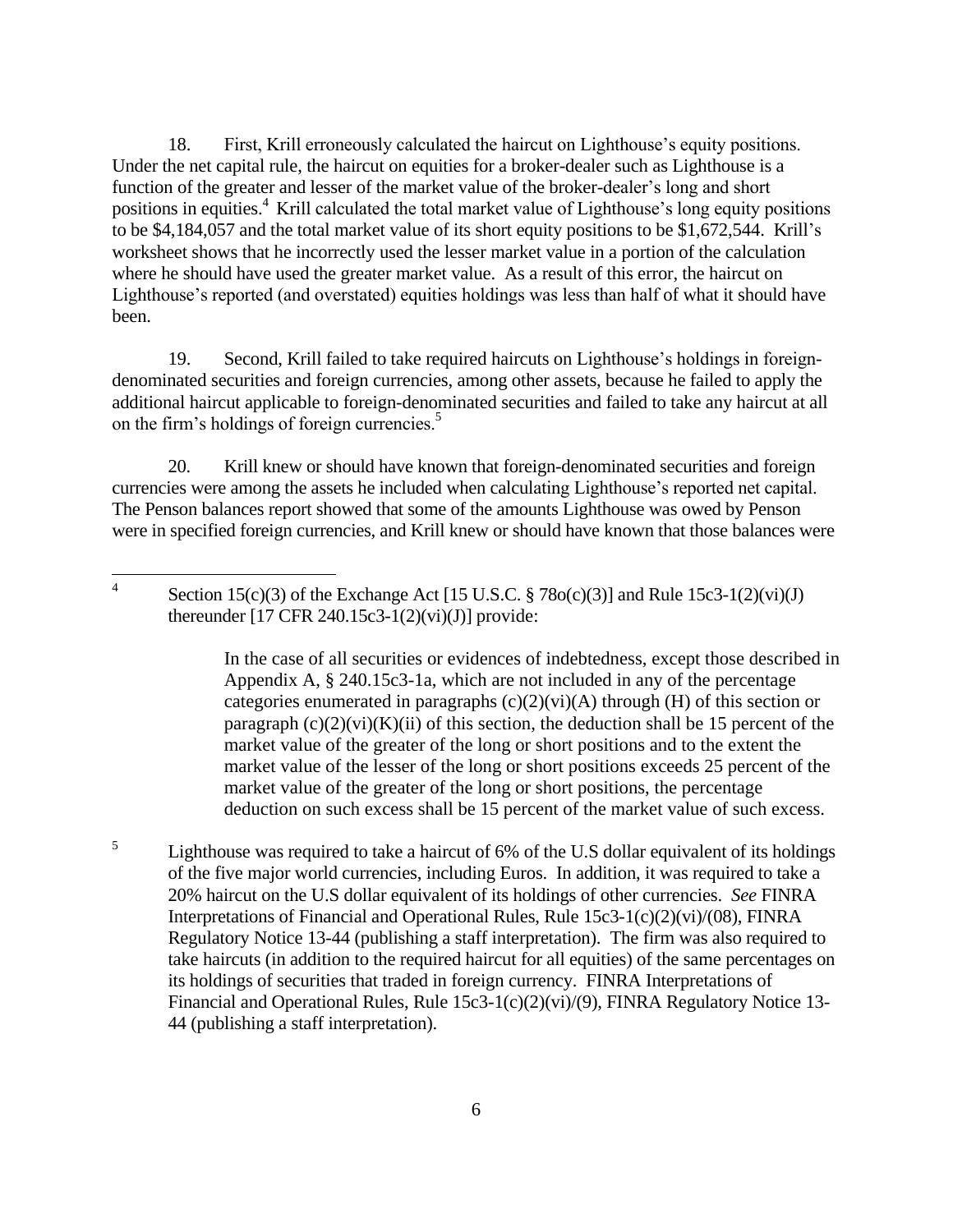the result of Lighthouse's trading in foreign-denominated securities. Moreover, some of the securities Krill included in his erroneous calculation of the value of Lighthouse's long securities position were foreign-denominated, including a \$295,912 long position in a security denominated in Thai Baht and a \$208,190 short position in the same security; a \$182,899 long position in a security denominated in the Canadian Dollar; and positions of lesser value in securities denominated in the British Pound, the Euro, the Indonesian Rupiah, and the Japanese Yen. Despite these indicators, Krill failed to take required haircuts on Lighthouse's holdings in foreign-denominated securities and foreign currencies.

21. As a result of Krill's negligence in calculating the required haircut deductions, the haircuts on Lighthouse's holdings were understated, further inflating Lighthouse's net capital reported in the December 09 filings.

22. Lighthouse's FOCUS reports for the months of January, February, and May 2010 were also materially inaccurate because Krill failed to take the required haircuts on Lighthouse's holdings of foreign currency and its positions in foreign-denominated securities.

### **LEGAL ANALYSIS**

#### *Lighthouse's Violations*

23. Section 17 of the Exchange Act requires registered broker-dealers to make and disseminate certain financial and operational reports. Rule 17a-3(a)(11) requires that every brokerdealer, among other things, make and keep a record of the computation of aggregate indebtedness and net capital, as of the trial balance date. "The requirements to make and keep required records encompass the requirement that such records be accurate." *Application of PennMont Securities*, Exchange Act Release No. 54434 (Sept. 13, 2006) (Commission opinion sustaining findings concerning violations of books and records and financial reporting provisions). Rule 17a-5(a) requires that certain broker-dealers file an annual audited report that contains the broker-dealer's year-end financial statements and a report on those statements by an independent auditor. Implicit in the requirement that a registered broker-dealer file financial reports is the requirement that the information contained in those reports be accurate. *See Nikko Securities Co. International, Inc.,* Exchange Act Release No. 32331 (May 19, 1993).

24. As described above, Lighthouse failed to make and keep certain accurate records pertaining to its net capital computations and failed to file accurate FOCUS reports for the months of December 2009 and January, February, and May 2010, and also failed to file an accurate annual audited report for the year ended December 31, 2009. The firm therefore violated Section 17 of the Exchange Act and Rules 17a-3(a) and 17a-5(a) thereunder.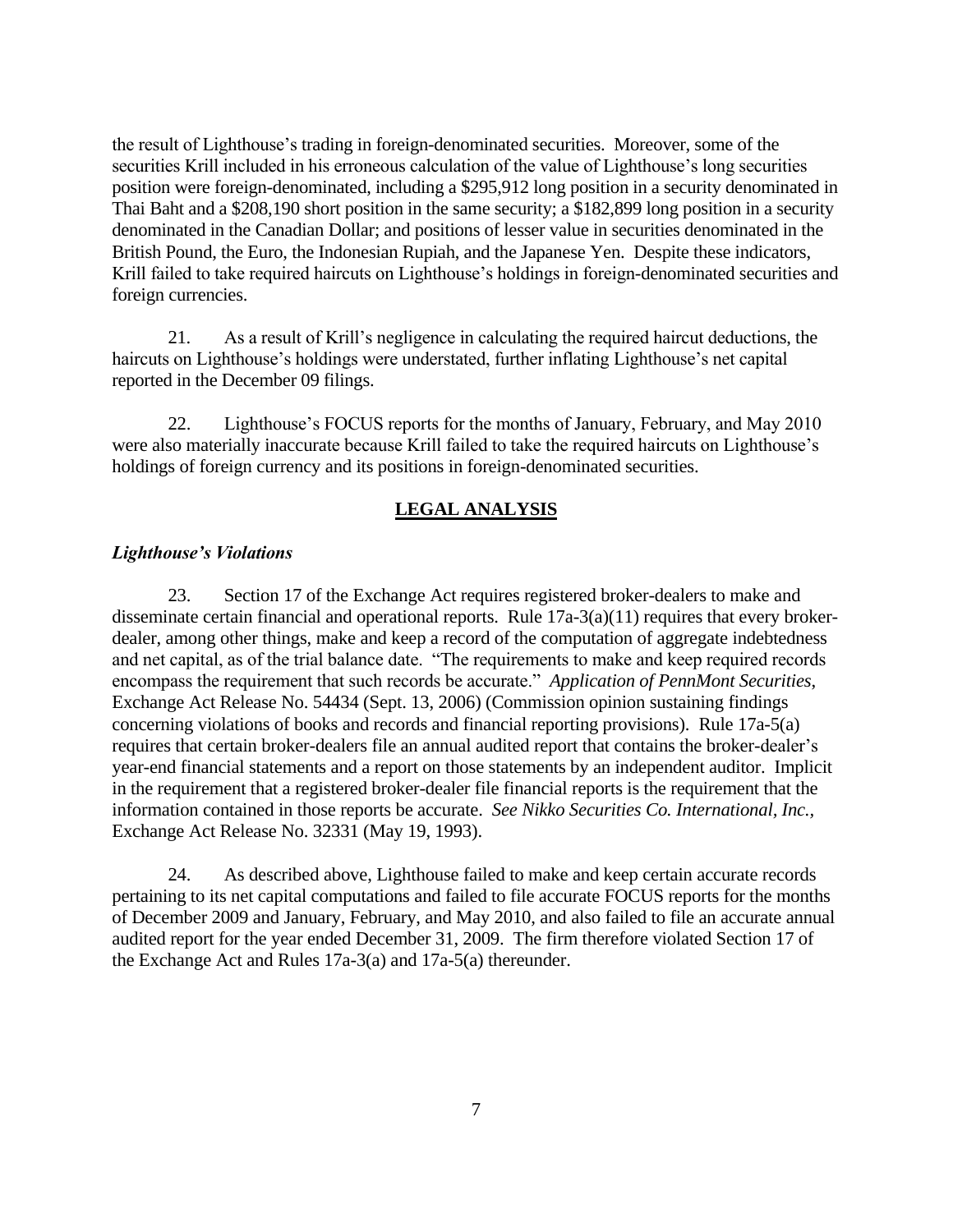# *Krill's Failure to Exercise Due Care Contributed to Lighthouse's Violations and Caused Lighthouse to Make Materially Inaccurate Statements in Reports Filed with the Commission*

25. As a FinOp, Krill was charged, under FINRA Rule 1022, with the following duties, among others:

- final approval and responsibility for the accuracy of financial reports submitted to any duly established securities industry regulatory body;
- final preparation of such reports; and
- supervision and/or performance of the member's responsibilities under all financial responsibility rules promulgated pursuant to the provisions of the [Exchange] Act.

Krill failed to meet his responsibility for the accuracy of Lighthouse's FOCUS reports and annual audited reports. He was, at a minimum, negligent in preparing those reports.

26. As a result of the conduct alleged above, Krill was a cause of Lighthouse's violations of Section 17 of the Exchange Act and Rules 17a-3(a) and 17a-5(a) thereunder.

27. As a result of the conduct alleged above, Krill willfully made, or caused Lighthouse to make, material misstatements in reports required to be filed with the Commission and thus committed acts enumerated in Exchange Act Section 15(b)(4)(A).

## **V.**

Pursuant to this Order, Respondent agrees to additional proceedings in this proceeding to determine what, if any, disgorgement, prejudgment interest, and civil penalties against the Respondent, pursuant to Sections 21B and 21C of the Exchange Act, are in the public interest; and further, Respondent agrees to additional proceedings in this proceeding to determine whether, pursuant to Section 15(b) of the Exchange Act, it is in the public interest to bar the Respondent from participating in any offering of a penny stock, including acting as a promoter, finder, consultant, agent, or other person who engages in activities with a broker, dealer, or issuer for the purposes of the issuance or trading in any penny stock, or inducing or attempting to induce the purchase or sale of any penny stock. In connection with such additional proceedings: (a) Respondent agrees that he will be precluded from arguing that he did not violate the federal securities laws described in this Order; (b) Respondent agrees that he may not challenge the validity of this Order; (c) solely for the purposes of such additional proceedings, the allegations of

<sup>6</sup> <sup>6</sup> A willful violation of the securities laws means merely "'that the person charged with the duty knows what he is doing.'" *Wonsover v. SEC*, 205 F.3d 408, 414 (D.C. Cir. 2000) (quoting *Hughes v. SEC*, 174 F.2d 969, 977 (D.C. Cir. 1949)).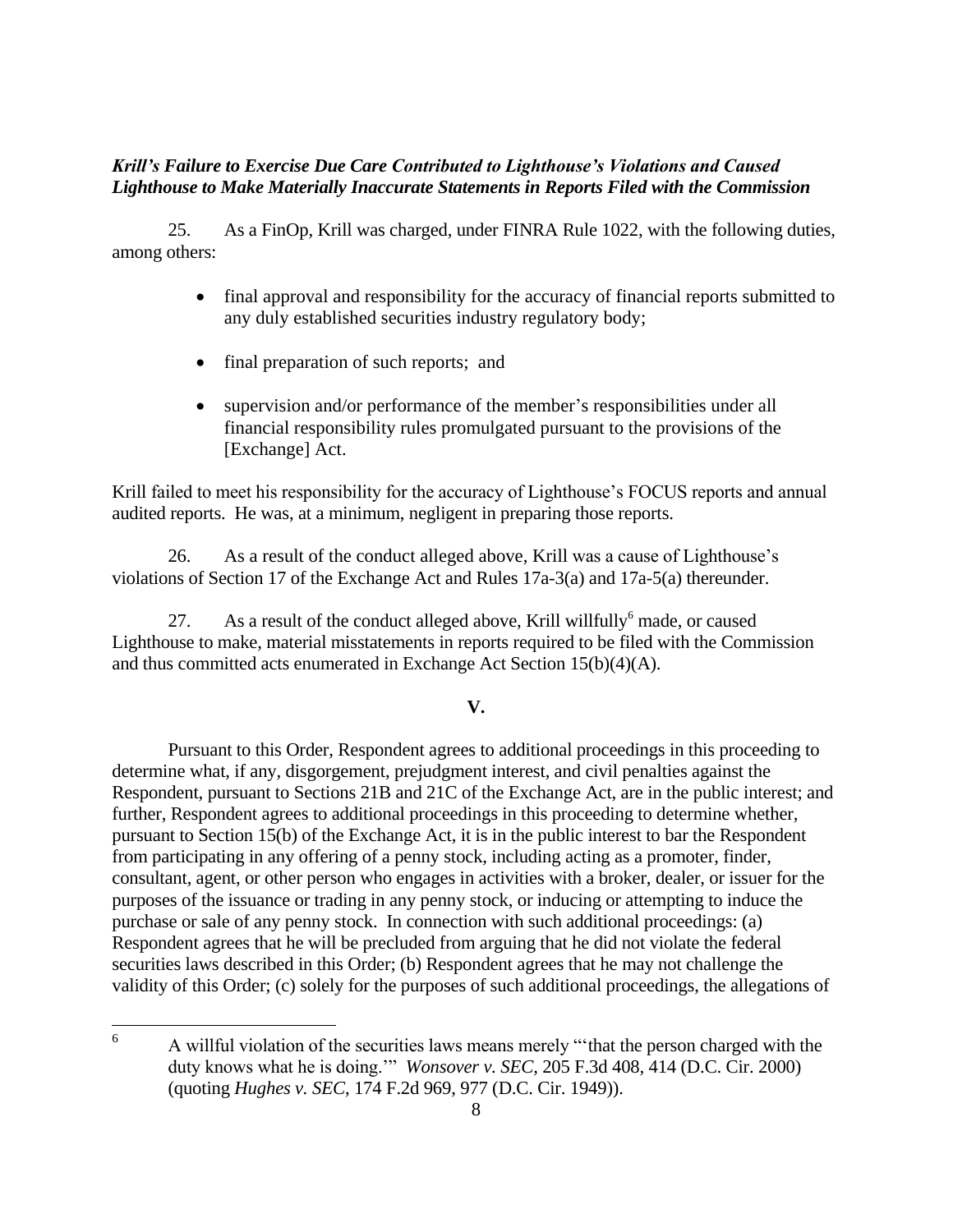the Order shall be accepted as and deemed true by the hearing officer; and (d) the hearing officer may determine the issues raised in the additional proceedings on the basis of affidavits, declarations, excerpts of sworn deposition or investigative testimony, and documentary evidence.

### **VI.**

In view of the foregoing, the Commission deems it appropriate, in the public interest and for the protection of investors to impose the sanctions agreed to in Respondent's Offer.

Accordingly, pursuant to Sections 15(b) and Section 21C of the Exchange Act and Section 9(b) of the Investment Company Act, it is hereby ORDERED that:

A. Respondent cease and desist from committing or causing any violations and any future violations of Section 17 of the Exchange Act and Rules 17a-3(a) and 17a-5(a) thereunder.

B. Respondent be, and hereby is:

suspended from association with any broker, dealer, investment adviser, municipal securities dealer, municipal advisor, transfer agent, or nationally recognized statistical rating organization; and

prohibited from serving or acting as an employee, officer, director, member of an advisory board, investment adviser or depositor of, or principal underwriter for, a registered investment company or affiliated person of such investment adviser, depositor, or principal underwriter;

for a period of 12 months, effective on the second Monday following the entry of this Order.

#### **VII.**

IT IS FURTHER ORDERED that a public hearing for the purpose of taking evidence on the questions set forth in Section V hereof shall be convened not earlier than thirty (30) days and not later than sixty (60) days from service of this Order at a time and place to be fixed, and before an Administrative Law Judge to be designated by further order as provided by Rule 110 of the Commission's Rules of Practice, 17 C.F.R. § 201.110.

#### **VIII.**

If Respondent fails to appear at a hearing after being duly notified, Respondent may be deemed in default and the proceedings may be determined against him upon consideration of this Order, prehearing conference or Rules 155(a), 221(f), and 310 of the Commission's Rules of Practice, 17 C.F.R. §§ 201.155(a), 201.221(f), and 201.310.